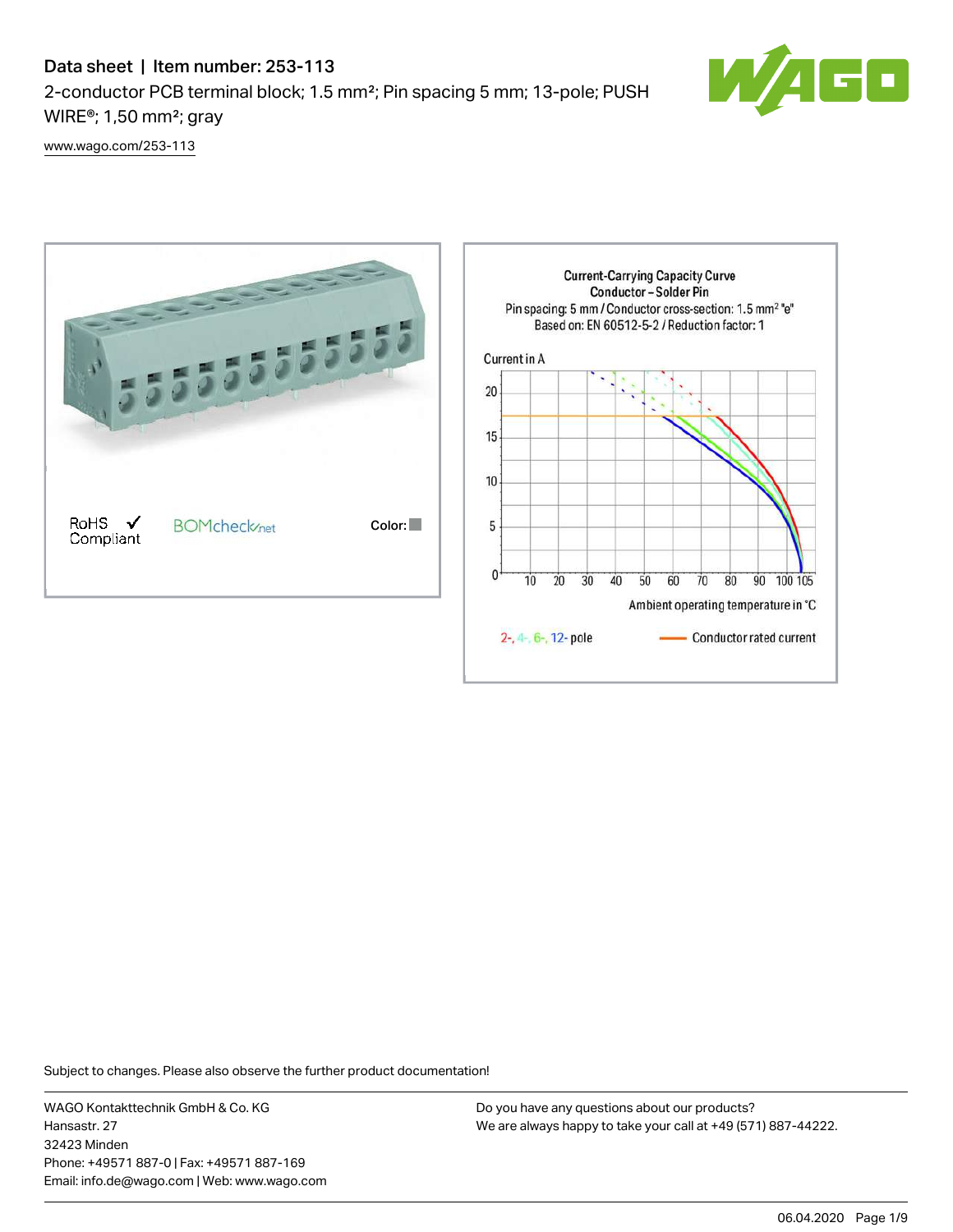



#### Item description

- PCB terminal strips with screwdriver-actuated PUSH WIRE® termination  $\blacksquare$
- $\blacksquare$ Double-conductor connection provides top-entry (vertical) and/or side-entry (horizontal) wiring
- $\blacksquare$ Push-in termination of solid conductors
- $\blacksquare$ Double entries for power supply and potential distribution

# Data

## Electrical data

#### Ratings per IEC/EN 60664-1

| Ratings per                     | IEC/EN 60664-1 |
|---------------------------------|----------------|
| Rated voltage (III / 3)         | 320 V          |
| Rated impulse voltage (III / 3) | 4 kV           |
| Rated voltage (III / 2)         | 320 V          |

Subject to changes. Please also observe the further product documentation!

WAGO Kontakttechnik GmbH & Co. KG Hansastr. 27 32423 Minden Phone: +49571 887-0 | Fax: +49571 887-169 Email: info.de@wago.com | Web: www.wago.com Do you have any questions about our products? We are always happy to take your call at +49 (571) 887-44222.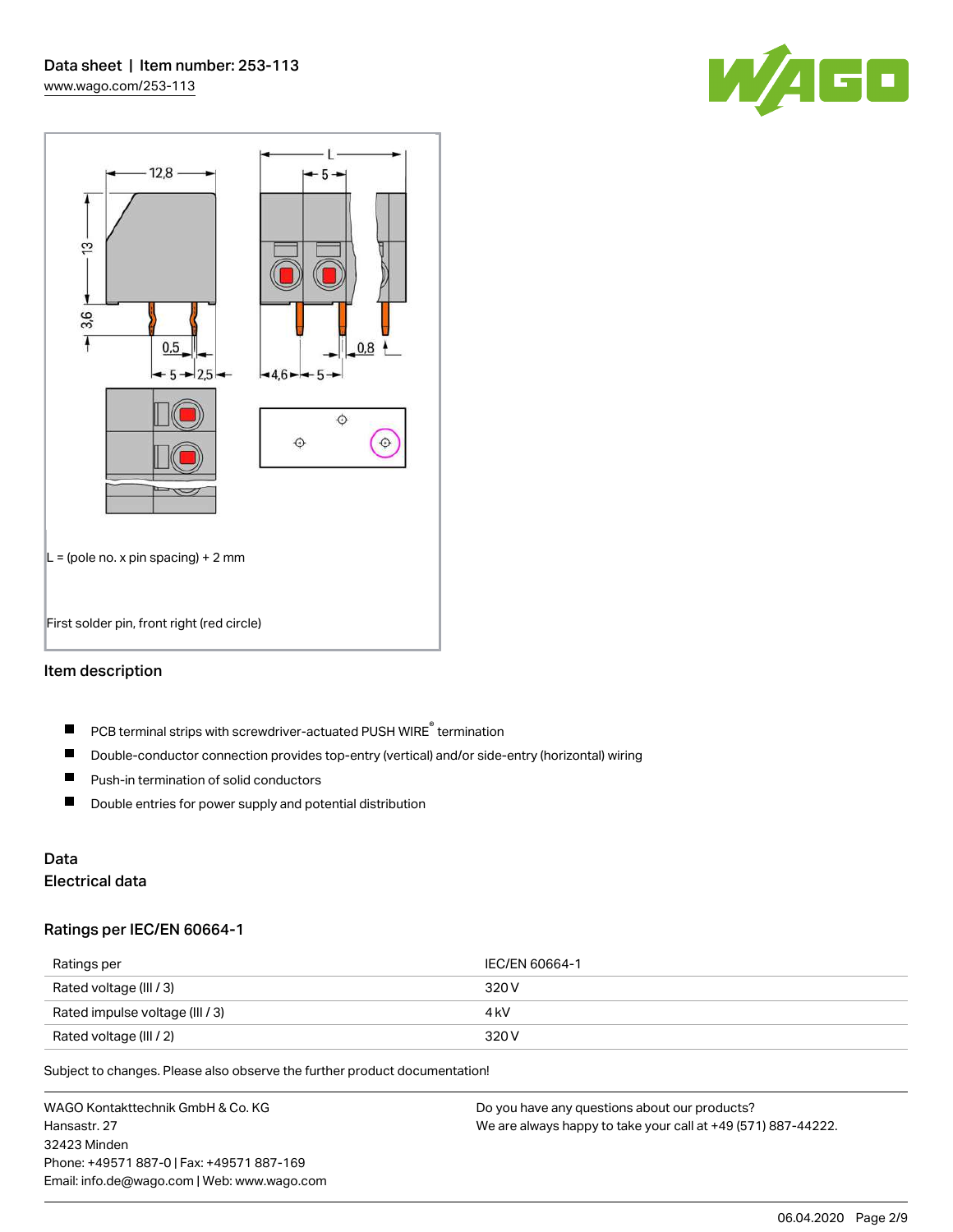## Data sheet | Item number: 253-113

[www.wago.com/253-113](http://www.wago.com/253-113)



| Rated impulse voltage (III / 2) | 4 kV                                                                 |
|---------------------------------|----------------------------------------------------------------------|
| Rated voltage (II / 2)          | 630 V                                                                |
| Rated impulse voltage (II / 2)  | 4 kV                                                                 |
| Rated current                   | 17.5A                                                                |
| Legend (ratings)                | (III / 2) $\triangleq$ Overvoltage category III / Pollution degree 2 |

#### Approvals per UL 1059

| Rated voltage UL (Use Group B) | 300 V          |
|--------------------------------|----------------|
| Rated current UL (Use Group B) | 8 A            |
| Rated voltage UL (Use Group D) | 300 V          |
| Rated current UL (Use Group D) | 8 A            |
| Approvals per                  | <b>UL 1059</b> |

### Approvals per CSA

| Rated voltage CSA (Use Group B) | 300 V |
|---------------------------------|-------|
| Rated current CSA (Use Group B) | 8 A   |
| Rated voltage CSA (Use Group D) | 300 V |
| Rated current CSA (Use Group D) | 8 A   |

## Connection data

| Connection type (1)                           | PUSH WIRE® connection                                |
|-----------------------------------------------|------------------------------------------------------|
| Connection technology                         | PUSH WIRE®                                           |
| Number of connection points (connection type) | 1                                                    |
| Actuation type                                | Operating tool                                       |
| Solid conductor                               | $0.51.5$ mm <sup>2</sup> / 20  16 AWG                |
| Strip length                                  | 8,5  9,5 mm / 0.33  0.37 inch                        |
| Note (strip length)                           | 7  8 mm / 0.28  0.31 inch (for wiring on both sides) |
| Conductor entry angle to the PCB              | $0^{\circ}$                                          |
| No. of poles                                  | 13                                                   |
| Connection type (2)                           | PUSH WIRE <sup>®</sup> connection                    |
| Connection technology 2                       | PUSH WIRE®                                           |
| Number of connection points                   | 1                                                    |
| Solid conductor (2)                           | $0.51.5$ mm <sup>2</sup> / 20  16 AWG                |
| Strip length (2)                              | 8.5  9.5 mm / 0.33  0.37 inch                        |
| Note (strip length) 2                         | 7  8 mm / 0.28  0.31 inch (for wiring on both sides) |
| Conductor entry angle to the PCB 2            | 90°                                                  |

Subject to changes. Please also observe the further product documentation!

WAGO Kontakttechnik GmbH & Co. KG Hansastr. 27 32423 Minden Phone: +49571 887-0 | Fax: +49571 887-169 Email: info.de@wago.com | Web: www.wago.com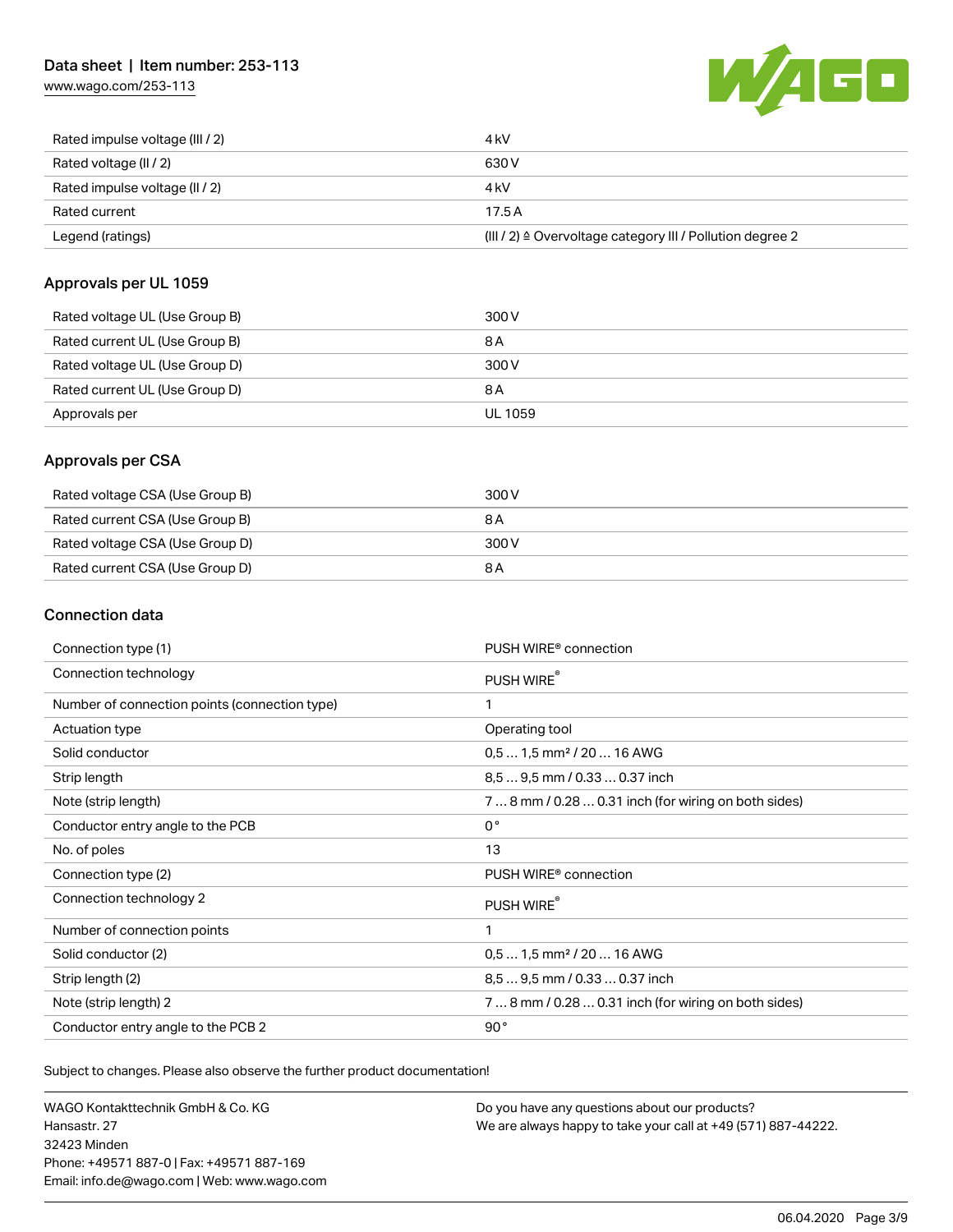[www.wago.com/253-113](http://www.wago.com/253-113)



| Total number of connection points | 26 |
|-----------------------------------|----|
| Total number of potentials        |    |
| Number of connection types        |    |
| Number of levels                  |    |

## Geometrical Data

| Pin spacing                       | 5 mm / 0.197 inch        |
|-----------------------------------|--------------------------|
| Width                             | 67 mm / 2.638 inch       |
| Height                            | 16,6 mm / 0.654 inch     |
| Height from the surface           | 13 mm / 0.512 inch       |
| Depth                             | 12,8 mm / 0.504 inch     |
| Solder pin length                 | 3.6 <sub>mm</sub>        |
| Solder pin dimensions             | $0.5 \times 0.8$ mm      |
| Drilled hole diameter (tolerance) | 1 1 <sup>(+0,1)</sup> mm |

## PCB contact

| PCB contact                         | тнт                                        |
|-------------------------------------|--------------------------------------------|
| Solder pin arrangement              | over the entire terminal strip (staggered) |
| Number of solder pins per potential |                                            |

#### Material Data

| Color                       | gray                                  |
|-----------------------------|---------------------------------------|
| Material group              |                                       |
| Insulating material         | Polyamide 66 (PA 66)                  |
| Flammability class per UL94 | V <sub>0</sub>                        |
| Clamping spring material    | Chrome nickel spring steel (CrNi)     |
| Contact material            | Electrolytic copper $(E_{\text{Cl}})$ |
| Contact plating             | tin-plated                            |
| Fire load                   | 0.231 MJ                              |
| Weight                      | 11.3g                                 |
|                             |                                       |

#### Environmental Requirements

| Limit temperature range | -60  +105 °C |
|-------------------------|--------------|
|-------------------------|--------------|

Subject to changes. Please also observe the further product documentation!

WAGO Kontakttechnik GmbH & Co. KG Hansastr. 27 32423 Minden Phone: +49571 887-0 | Fax: +49571 887-169 Email: info.de@wago.com | Web: www.wago.com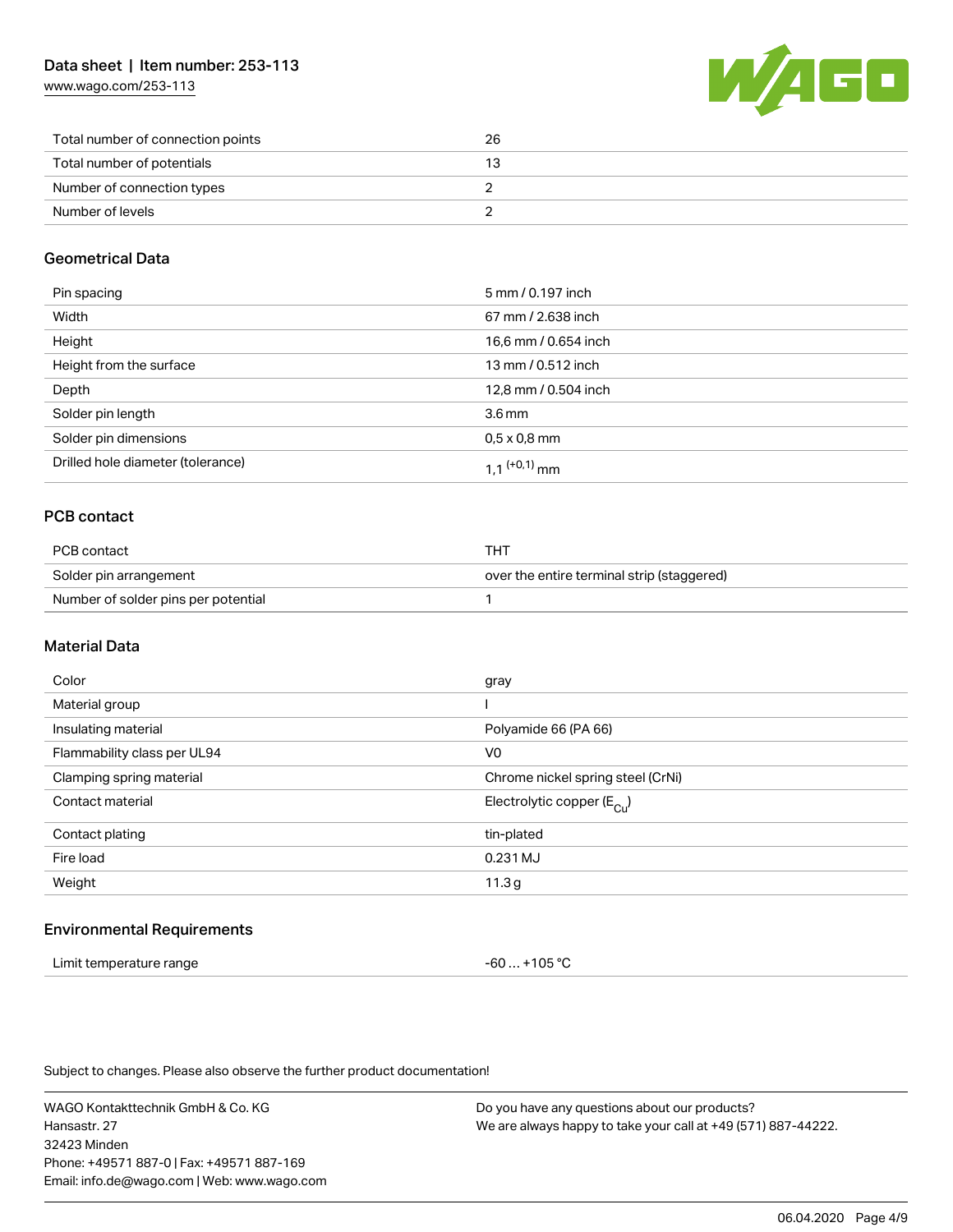

### Commercial data

| Product Group      | 4 (Printed Circuit) |
|--------------------|---------------------|
| Packaging type     | <b>BOX</b>          |
| Country of origin  | <b>CN</b>           |
| <b>GTIN</b>        | 4044918689656       |
| Customs Tariff No. | 85369010000         |

### Approvals / Certificates

#### Country specific Approvals

| Logo                         | Approval                                                                                                                      | <b>Additional Approval Text</b>                                                                                | Certificate<br>name   |
|------------------------------|-------------------------------------------------------------------------------------------------------------------------------|----------------------------------------------------------------------------------------------------------------|-----------------------|
|                              | <b>CCA</b><br>DEKRA Certification B.V.                                                                                        | EN 60947                                                                                                       | NTR NL-<br>7649       |
|                              | <b>CCA</b><br>DEKRA Certification B.V.                                                                                        | EN 60998                                                                                                       | <b>NTR NL</b><br>6580 |
| EMA<br>EUR                   | <b>CCA</b><br>DEKRA Certification B.V.                                                                                        | EN 60998                                                                                                       | 2126302.02            |
| EMA<br>EUR                   | <b>ENEC</b><br>DEKRA Certification B.V.                                                                                       | EN 60947                                                                                                       | 71-101931             |
|                              | <b>VDE</b><br>VDE Prüf- und Zertifizierungsinstitut                                                                           | EN 60998                                                                                                       | 40028668              |
| <b>UL-Approvals</b>          |                                                                                                                               |                                                                                                                |                       |
| Logo                         | Approval                                                                                                                      | <b>Additional Approval Text</b>                                                                                | Certificate<br>name   |
|                              | cURus<br>Underwriters Laboratories Inc.                                                                                       | <b>UL 1059</b>                                                                                                 | E45172<br>sec. 6      |
|                              | UL                                                                                                                            | <b>UL 1977</b>                                                                                                 | E45171                |
|                              | Subject to changes. Please also observe the further product documentation!                                                    |                                                                                                                |                       |
| Hansastr. 27<br>32423 Minden | WAGO Kontakttechnik GmbH & Co. KG<br>Phone: +49571 887-0   Fax: +49571 887-169<br>Email: info.de@wago.com   Web: www.wago.com | Do you have any questions about our products?<br>We are always happy to take your call at +49 (571) 887-44222. |                       |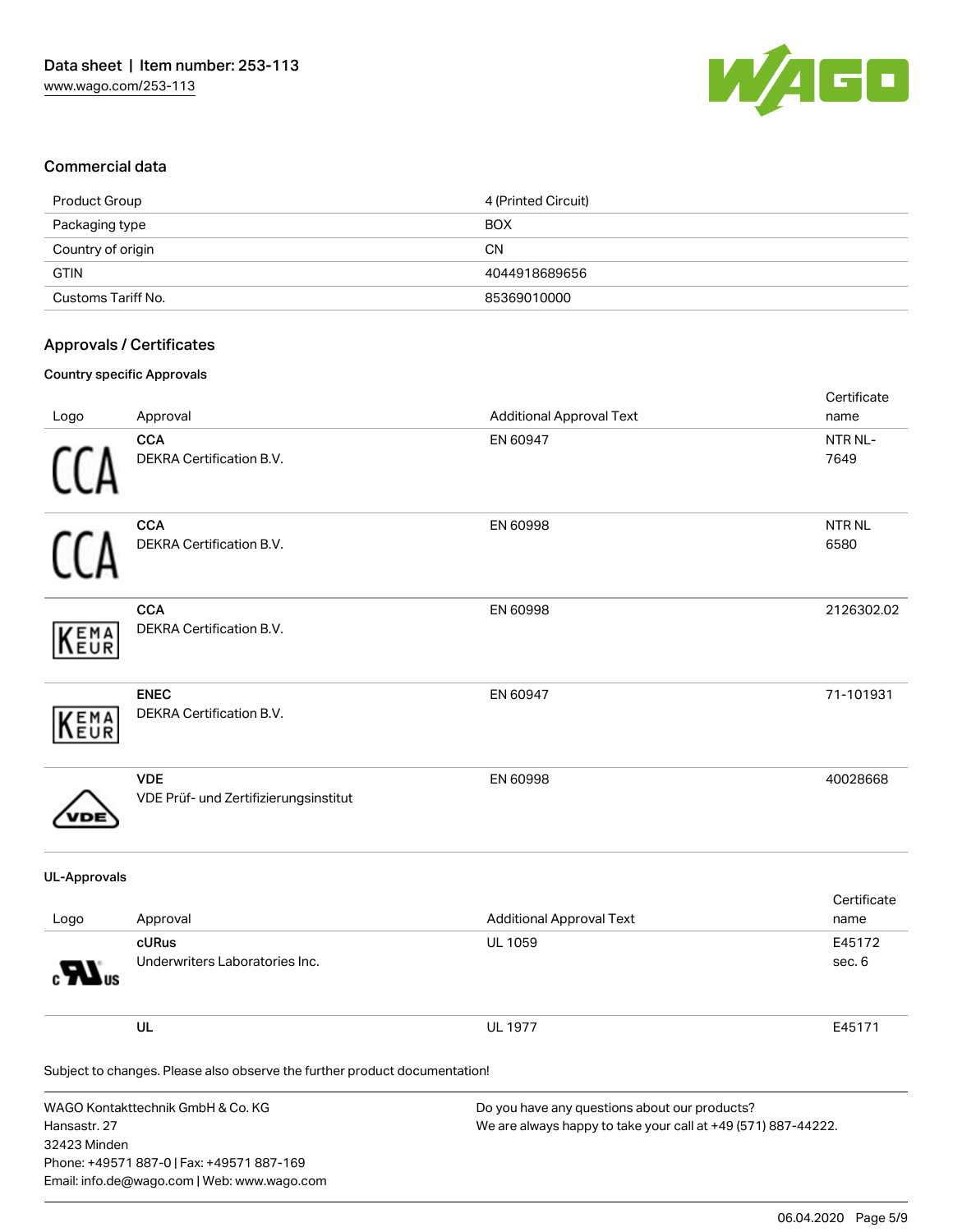

UL International Germany GmbH



Counterpart

#### Compatible products

#### Marking accessories

|       | Item no.: 210-332/500-202                                                                              |                                  |  |
|-------|--------------------------------------------------------------------------------------------------------|----------------------------------|--|
|       | Marking strips; as a DIN A4 sheet; MARKED; 1-16 (160x); Height of marker strip: 3 mm; Strip length 182 | www.wago.com/210-332<br>/500-202 |  |
|       | mm; Horizontal marking; Self-adhesive; white                                                           |                                  |  |
|       | Item no.: 210-332/500-204                                                                              |                                  |  |
|       | Marking strips; as a DIN A4 sheet; MARKED; 17-32 (160x); Height of marker strip: 3 mm; Strip length    | www.wago.com/210-332<br>/500-204 |  |
|       | 182 mm; Horizontal marking; Self-adhesive; white                                                       |                                  |  |
|       | Item no.: 210-332/500-205                                                                              |                                  |  |
|       | Marking strips; as a DIN A4 sheet; MARKED; 1-32 (80x); Height of marker strip: 3 mm; Strip length 182  | www.wago.com/210-332             |  |
|       | mm; Horizontal marking; Self-adhesive; white                                                           | /500-205                         |  |
|       | Item no.: 210-332/500-206                                                                              |                                  |  |
|       | Marking strips; as a DIN A4 sheet; MARKED; 33-48 (160x); Height of marker strip: 3 mm; Strip length    | www.wago.com/210-332             |  |
|       | 182 mm; Horizontal marking; Self-adhesive; white                                                       | /500-206                         |  |
|       | Item no.: 210-833                                                                                      |                                  |  |
|       | Marking strips; on reel; 6 mm wide; plain; Self-adhesive; white                                        | www.wago.com/210-833             |  |
| tools |                                                                                                        |                                  |  |
|       | Item no.: 210-647                                                                                      | www.wago.com/210-647             |  |
|       | Operating tool; Blade: 2.5 x 0.4 mm; with a partially insulated shaft                                  |                                  |  |
|       | Item no.: 210-648                                                                                      |                                  |  |
|       | Operating tool; Blade: 2.5 x 0.4 mm; with a partially insulated shaft; angled; short                   | www.wago.com/210-648             |  |
|       | Item no.: 210-719                                                                                      |                                  |  |
|       | Operating tool; Blade: 2.5 x 0.4 mm; with a partially insulated shaft                                  | www.wago.com/210-719             |  |

## Downloads Documentation

#### Additional Information

| ____<br>Technical explanations | Apr 3, 2019 | pdf    | Download |
|--------------------------------|-------------|--------|----------|
|                                |             | 3.6 MB |          |

Subject to changes. Please also observe the further product documentation!

WAGO Kontakttechnik GmbH & Co. KG Hansastr. 27 32423 Minden Phone: +49571 887-0 | Fax: +49571 887-169 Email: info.de@wago.com | Web: www.wago.com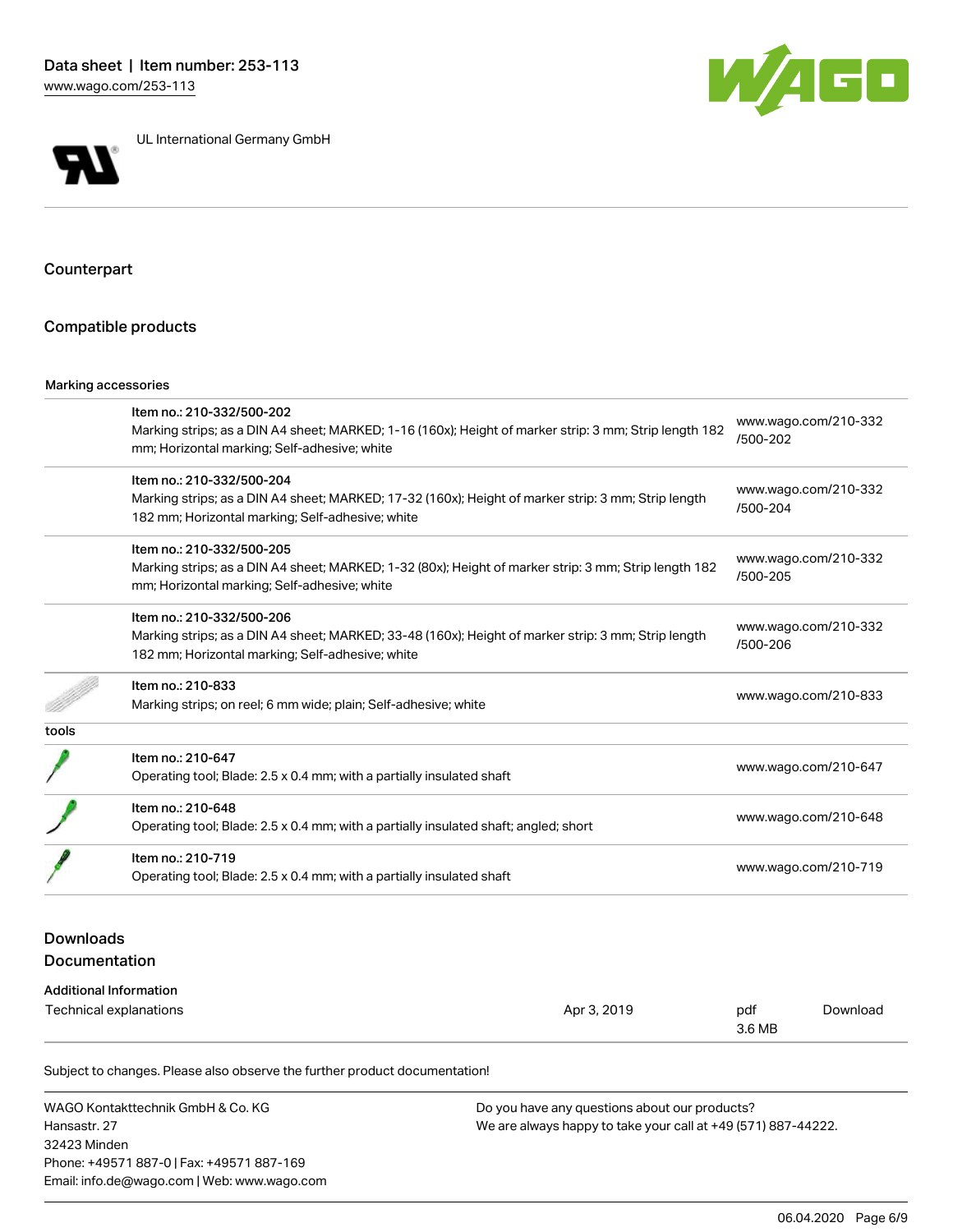

#### CAD/CAE-Data

| <b>CAD</b> data |  |
|-----------------|--|
|                 |  |

| 2D/3D Models 253-113 |                                                                                                                                                                        | <b>URL</b> | Download |
|----------------------|------------------------------------------------------------------------------------------------------------------------------------------------------------------------|------------|----------|
| <b>CAE</b> data      |                                                                                                                                                                        |            |          |
|                      | EPLAN Data Portal 253-113                                                                                                                                              |            | Download |
|                      | <b>PCB Design</b>                                                                                                                                                      |            |          |
|                      | Symbol and Footprint 253-113                                                                                                                                           | <b>URL</b> | Download |
|                      | CAx data for your PCB design, consisting of "schematic symbols and PCB footprints",<br>allow easy integration of the WAGO component into your development environment. |            |          |
|                      | Supported formats:                                                                                                                                                     |            |          |
| ш                    | Accel EDA 14 & 15                                                                                                                                                      |            |          |
| ш                    | Altium 6 to current version                                                                                                                                            |            |          |
|                      | Cadence Allegro                                                                                                                                                        |            |          |
| ш                    | DesignSpark                                                                                                                                                            |            |          |
| ш                    | Eagle Libraries                                                                                                                                                        |            |          |
| H                    | KiCad                                                                                                                                                                  |            |          |
| ш                    | Mentor Graphics BoardStation                                                                                                                                           |            |          |
| Ш                    | Mentor Graphics Design Architect                                                                                                                                       |            |          |
| П                    | Mentor Graphics Design Expedition 99 and 2000                                                                                                                          |            |          |
| ш                    | OrCAD 9.X PCB and Capture                                                                                                                                              |            |          |
| ш                    | PADS PowerPCB 3, 3.5, 4.X, and 5.X                                                                                                                                     |            |          |
| Ш                    | PADS PowerPCB and PowerLogic 3.0                                                                                                                                       |            |          |
| ш                    | PCAD 2000, 2001, 2002, 2004, and 2006                                                                                                                                  |            |          |
| ш                    | Pulsonix 8.5 or newer                                                                                                                                                  |            |          |
| ш                    | <b>STL</b>                                                                                                                                                             |            |          |
| Ш                    | 3D STEP                                                                                                                                                                |            |          |
|                      | TARGET 3001!                                                                                                                                                           |            |          |
|                      | View Logic ViewDraw                                                                                                                                                    |            |          |
|                      | Quadcept                                                                                                                                                               |            |          |
|                      | Zuken CadStar 3 and 4                                                                                                                                                  |            |          |
| ш                    | Zuken CR-5000 and CR-8000                                                                                                                                              |            |          |

WAGO Kontakttechnik GmbH & Co. KG Hansastr. 27 32423 Minden Phone: +49571 887-0 | Fax: +49571 887-169 Email: info.de@wago.com | Web: www.wago.com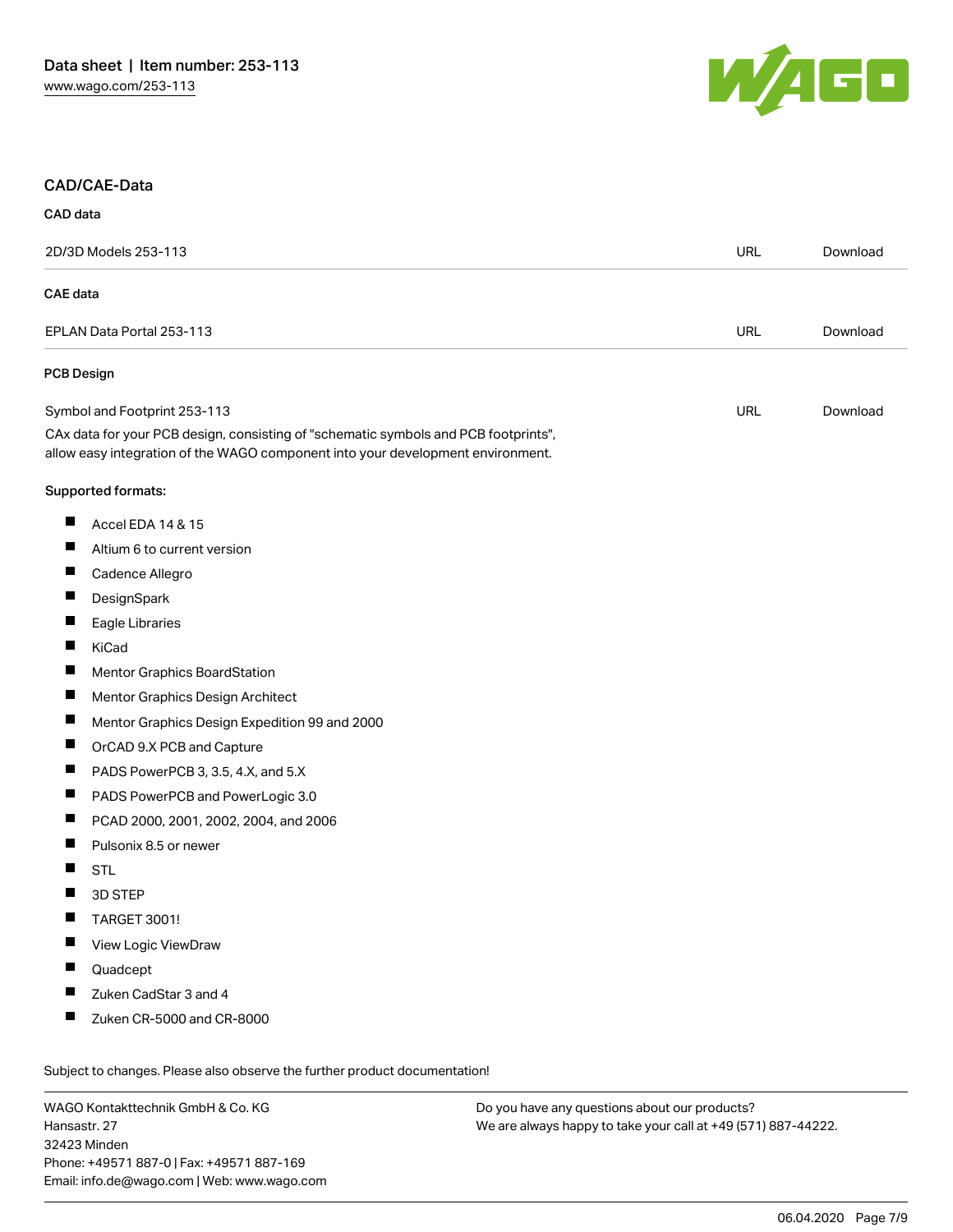PCB Component Libraries (EDA), PCB CAD Library Ultra Librarian



### Installation Notes

Conductor termination



Inserting a conductor via push-in termination.

#### Conductor removal



Removing a conductor via 2.5 mm screwdriver.

#### Installation

Subject to changes. Please also observe the further product documentation!

WAGO Kontakttechnik GmbH & Co. KG Hansastr. 27 32423 Minden Phone: +49571 887-0 | Fax: +49571 887-169 Email: info.de@wago.com | Web: www.wago.com